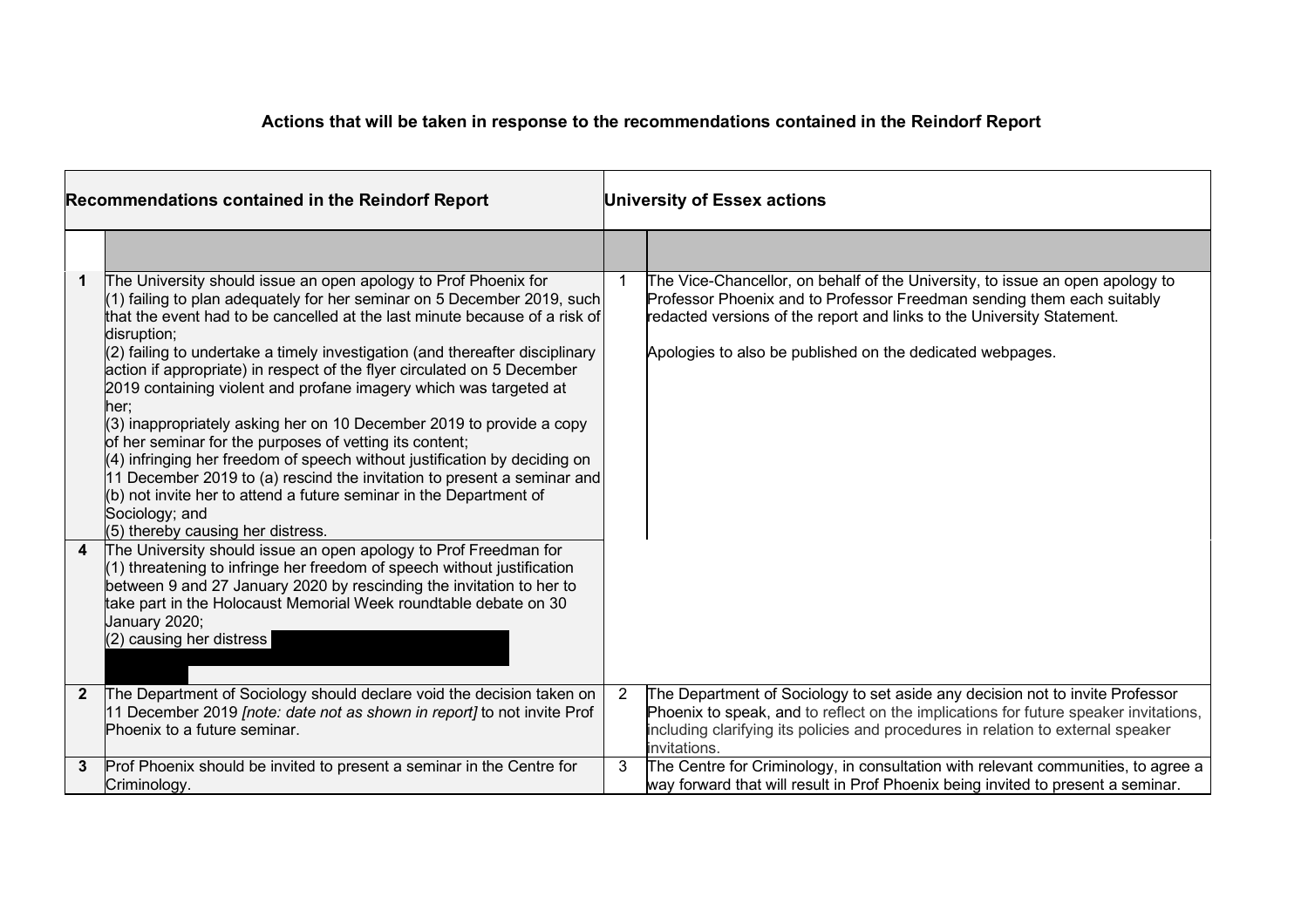| 15              | The University should communicate to all members of staff that the<br>external speaker notification procedure is mandatory and is not limited<br>to cases which fall within the scope of the Prevent Duty. Staff should be<br>warned that persistent refusal or failure to comply with it could result in<br>disciplinary action.        | 4  | Implement a range of communications (including an email sent to Heads of<br>Departments and Heads of Sections, Monday Management Meeting members<br>and all staff) to reiterate the importance, and mandatory nature, of the University's<br>external speaker notification procedure. |
|-----------------|------------------------------------------------------------------------------------------------------------------------------------------------------------------------------------------------------------------------------------------------------------------------------------------------------------------------------------------|----|---------------------------------------------------------------------------------------------------------------------------------------------------------------------------------------------------------------------------------------------------------------------------------------|
| 16              | The University should ask all members of staff to confirm in writing that<br>they are aware of the external speaker notification procedure, and to                                                                                                                                                                                       |    | Ensure this is included in all relevant essential and additional training.                                                                                                                                                                                                            |
|                 | state whether they require any clarification or training in relation to the<br>procedure. If they require clarification or training this should be provided<br>to them promptly.                                                                                                                                                         |    | All staff to confirm via iTrent (or suitable alternative mechanism) that they have<br>understood the requirement and whether they require further clarification or<br>training.                                                                                                       |
| 17 <sup>1</sup> | The University should inform all staff that<br>$(1)$ decisions on whether to approve external speakers will be made on                                                                                                                                                                                                                   |    | Work with the Students' Union to extend training to students where appropriate.                                                                                                                                                                                                       |
|                 | a case by case basis within the existing procedure, and must not be<br>made outside the procedure (and in particular must not be made on a<br>departmental basis and/or by way of any kind of vote); and<br>(2) under no circumstances should an external speaker be blacklisted or<br>no-platformed.                                    |    | Review existing procedure to ensure it is explicit in relation to blacklisting/no-<br>platforming.                                                                                                                                                                                    |
| 6               | The External Speaker Code of Practice should be amended to<br>clarify that speakers must not be asked to provide copies of their papers<br>or seminars in advance for the purposes of vetting, other than in cases                                                                                                                       | 5. | Review and amend as necessary:<br>the External Speaker Code of Practice;<br>а.<br>the external speaker notification form and review process; and<br>b.                                                                                                                                |
| $\overline{7}$  | which appear to fall within the scope of the Prevent duty.<br>The external speaker notification form should be amended to add a                                                                                                                                                                                                          |    | the system of block-booking rooms<br>c.                                                                                                                                                                                                                                               |
|                 | section within which the organiser must properly set out any concerns<br>they may have about potentially controversial or distressing topics or<br>speakers.                                                                                                                                                                             |    | Secure specialist professional legal advice as necessary to assist in complex or<br>difficult external speaker reviews and compliance requirements in relation to any<br>proposal to rescind an approved invitation to an external speaker.                                           |
| 8               | The External Speaker Code of Practice should be amended to state that<br>compliance with its provisions will be monitored and that persistent<br>failure or refusal to comply with it may result in cancellation of events<br>and/or disciplinary action. An effective mechanism for monitoring by<br>Compliance should be put in place. |    | In undertaking the review (or when legislation comes into force) consider the<br>impact of the Government's proposed new legislation on:<br>Higher education: free speech and academic<br>freedom https://www.gov.uk/government/publications/higher-education-free-                   |
| 5 <sup>5</sup>  | A facility should be implemented to send an automatic notification where                                                                                                                                                                                                                                                                 |    | speech-and-academic-freedom                                                                                                                                                                                                                                                           |
|                 | a room has been block-booked to prompt both the organiser and the<br>professional services staff team which manages room bookings that                                                                                                                                                                                                   |    | Review existing support mechanisms, consult on, and implement any additional                                                                                                                                                                                                          |
|                 | the external speaker notification form needs to be completed.                                                                                                                                                                                                                                                                            |    | support necessary to ensure appropriate and adequate support is in place.                                                                                                                                                                                                             |
| 9               | The external speaker review process should adopt a decision<br>making structure to be used in cases of potential concern. It should be                                                                                                                                                                                                   |    |                                                                                                                                                                                                                                                                                       |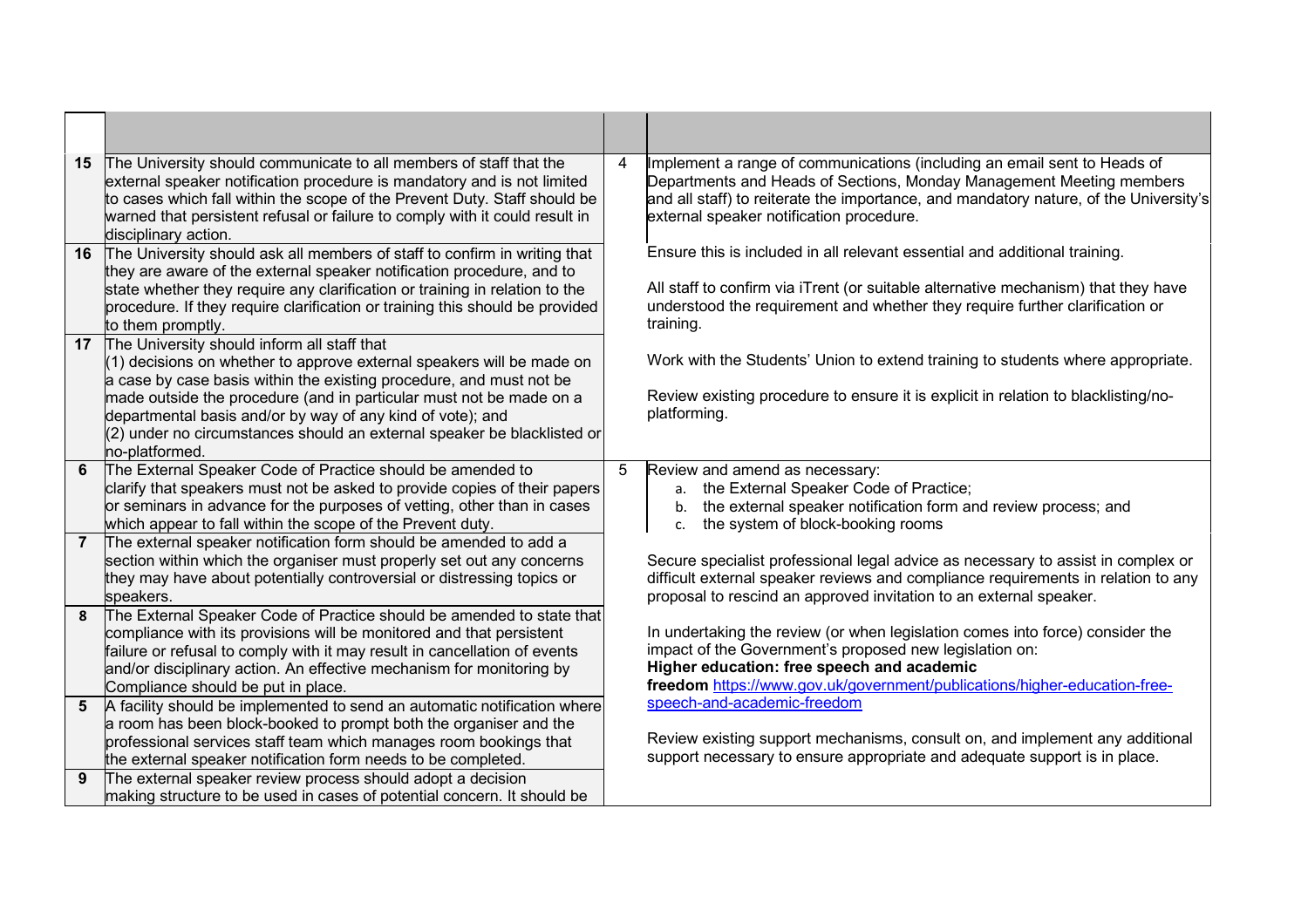|                 | based on the questions set out in Appendix 6. The EHRC and UUK             |                |                                                                                    |
|-----------------|----------------------------------------------------------------------------|----------------|------------------------------------------------------------------------------------|
|                 | guidance should also be considered as sources of good practice.            |                |                                                                                    |
| 10 <sup>°</sup> | The University should give consideration to engaging specialist            |                |                                                                                    |
|                 | professional legal advice to assist in complex or difficult external       |                |                                                                                    |
|                 | speaker reviews.                                                           |                |                                                                                    |
| 14              | The External Speaker Code of Practice should be amended to add a           |                |                                                                                    |
|                 | requirement for Compliance to be notified of any proposal to rescind an    |                |                                                                                    |
|                 | approved invitation to an external speaker, and for reasons to be          |                |                                                                                    |
|                 | provided. Compliance should review any such proposal and satisfy           |                |                                                                                    |
|                 | themselves that it is not based on improper reasons. In difficult cases    |                |                                                                                    |
|                 | Compliance may refer this task to the Registrar.                           |                |                                                                                    |
| 11              | The external speaker review should in every case consider whether the      |                |                                                                                    |
|                 | event is likely to cause distress, and if so                               |                |                                                                                    |
|                 | $(1)$ seek to consult with any relevant staff or student groups as to what |                |                                                                                    |
|                 | support measures might be put into place; and                              |                |                                                                                    |
|                 | $(2)$ work with Student Wellbeing and Inclusion Services, the Students'    |                |                                                                                    |
|                 | Union and/or Human Resources to ensure that appropriate and                |                |                                                                                    |
|                 | adequate support is provided.                                              |                |                                                                                    |
| 13              | All marketing materials for external speaker events (including on social   |                |                                                                                    |
|                 | media) should be supervised by the event organiser(s) and not              |                |                                                                                    |
|                 | delegated to junior staff or interns.                                      |                |                                                                                    |
| 12 <sup>1</sup> | When a potentially controversial or distressing topic or speaker is        | 6              | Put in place a system to ensure that, when a potentially controversial or          |
|                 | approved through the external speaker review, the reviewers should         |                | distressing topic or speaker is approved through the external speaker review,      |
|                 | seek to consult with staff and student groups who might wish to            |                | there is consultation with staff and student groups within a reasonable timeframe  |
|                 | organise protests or counter-speech (where such groups are reasonably      |                | who might wish to express counter speech or to organise protests (where such       |
|                 | identifiable) and seek to ensure that assistance is provided to organise   |                | groups are reasonably identifiable) and to seek to ensure that assistance is       |
|                 | these appropriately, safely and peacefully. This consultation should form  |                | provided to organise or express these appropriately, safely and peacefully.        |
|                 | the basis for guidance on appropriate protesting which should be           |                |                                                                                    |
|                 | published in good time in advance of the event in a clear and accessible   |                |                                                                                    |
|                 | manner and via staff and student groups.                                   |                |                                                                                    |
| 18              | The University's equality, diversity and inclusion policy documents,       | $\overline{7}$ | Review the University's equality, diversity and inclusion policy documents,        |
|                 | Charter and Strategic Plan should be standardised so that they all         |                | Charter and Strategic Plan to ensure they all accurately describe the protected    |
|                 | accurately describe the protected characteristics in the Equality Act      |                | characteristics in the Equality Act 2010.                                          |
|                 | 2010, namely age, disability, gender reassignment, marriage and civil      |                |                                                                                    |
|                 | partnership, pregnancy and maternity, race, religion or belief, sex and    |                | Any additional characteristics in respect of which the University wishes to extend |
|                 | sexual orientation. Any additional characteristics in respect of which the |                | protection to be clearly identified as such, and to take into account guidance     |
|                 | University wishes to extend protection should be clearly identified as     |                | provided by relevant public bodies.                                                |
|                 | such                                                                       |                |                                                                                    |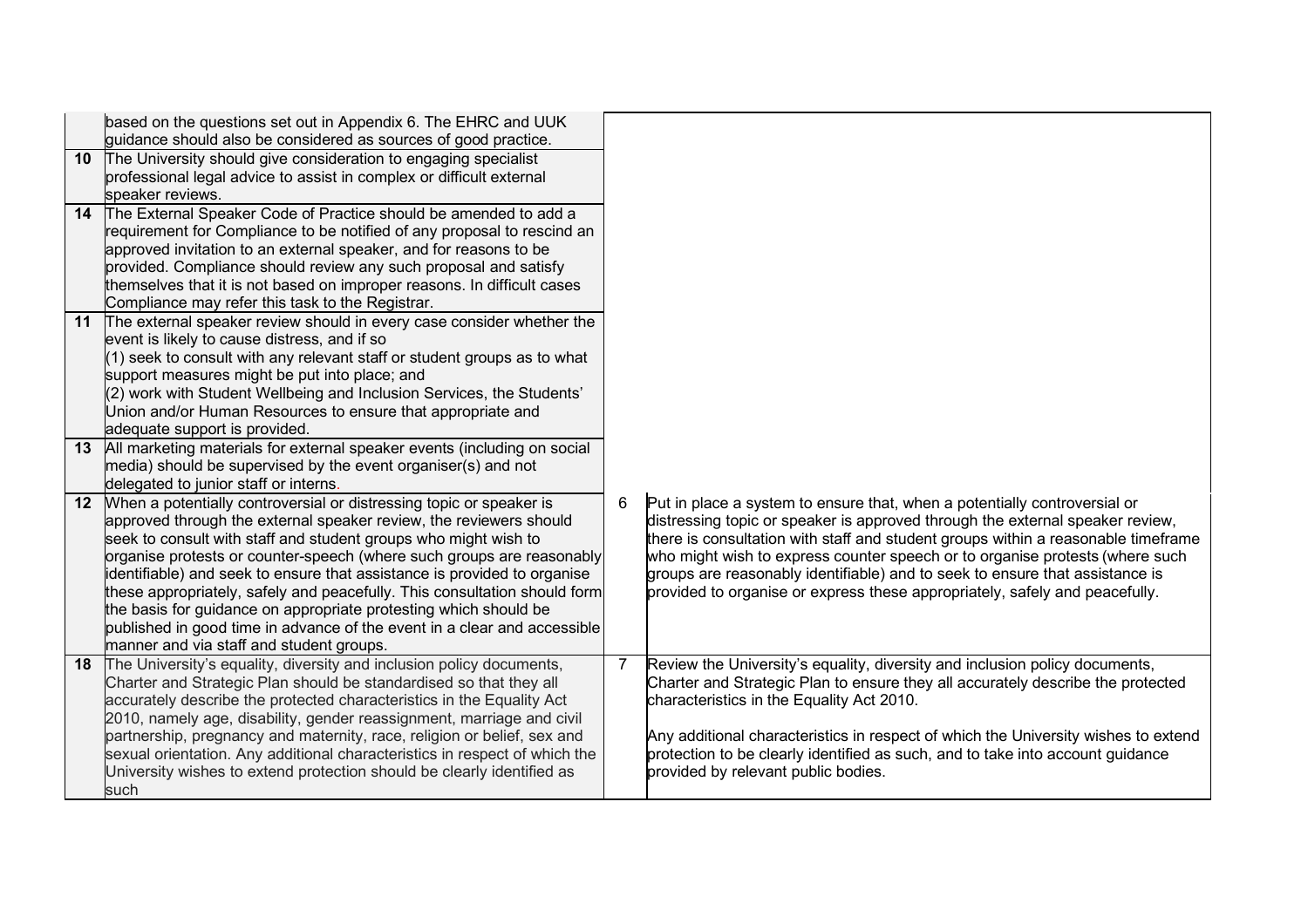| 19<br>20 | The Supporting Trans and Non Binary Staff policy and Harassment and<br>Bullying Zero Tolerance policy should be amended to accurately state<br>the law, in particular with a view to ensuring that they are an<br>authoritative source of information for the purposes of the external<br>speaker review process.<br>The Supporting Trans and Non Binary Staff policy should be reviewed<br>by a specialist lawyer and if necessary amended to ensure that it offers<br>adequate protection and is lawful.                                                                                                                                                                                                                                                                                                       | 8  | Review and make required amendments, on the basis of legal advice, to the<br>University's:<br>a. Supporting Trans and Non Binary Staff policy; and<br>b. Harassment and Bullying Zero Tolerance policy.                                                                                                                                                                                                                                                                                                        |
|----------|------------------------------------------------------------------------------------------------------------------------------------------------------------------------------------------------------------------------------------------------------------------------------------------------------------------------------------------------------------------------------------------------------------------------------------------------------------------------------------------------------------------------------------------------------------------------------------------------------------------------------------------------------------------------------------------------------------------------------------------------------------------------------------------------------------------|----|----------------------------------------------------------------------------------------------------------------------------------------------------------------------------------------------------------------------------------------------------------------------------------------------------------------------------------------------------------------------------------------------------------------------------------------------------------------------------------------------------------------|
|          |                                                                                                                                                                                                                                                                                                                                                                                                                                                                                                                                                                                                                                                                                                                                                                                                                  |    |                                                                                                                                                                                                                                                                                                                                                                                                                                                                                                                |
| 21       | The University should circulate a statement to staff and students<br>(1) condemning the flyer circulated on 5 December 2019 containing<br>violent and profane imagery; and<br>(2) stating that any similar conduct will be dealt with by way of<br>disciplinary action.                                                                                                                                                                                                                                                                                                                                                                                                                                                                                                                                          | 9  | In the context of Action 12, prepare and communicate a clear statement to staff<br>and students condemning the flyer circulated on 5 December 2019 containing<br>violent and profane imagery, and stating that any similar conduct will be subject to<br>formal investigation that may be dealt with by way of disciplinary action.                                                                                                                                                                            |
| 22       | The University should set up a Working Group to devise and implement<br>a strategy for repairing relationships between trans and nonbinary<br>University members and those with gender critical views, in particular<br>women. In doing so it should bear in mind its duty to pay due regard to<br>the need to foster good relations between people with particular<br>protected characteristics and others. The Working Group should consult<br>as widely as possible with individual members of the University, staff<br>and student groups, the Inclusion Champions, Human Resources,<br>Student Wellbeing and Inclusion Services and the Students' Union.<br>It should enable University members to contribute to the development of<br>this strategy in a strictly confidential environment or anonymously. | 10 | Consult with the community to devise and ensure implementation of a strategy for<br>repairing relationships amongst University members.                                                                                                                                                                                                                                                                                                                                                                        |
| 23       | The University should implement at the earliest opportunity the<br>measures identified in the meeting of 20 December 2019 between the<br>Registrar and members of the LGBT Forum (                                                                                                                                                                                                                                                                                                                                                                                                                                                                                                                                                                                                                               | 11 | Review and seek to implement the measures proposed by the LGBTQ+ Forum.                                                                                                                                                                                                                                                                                                                                                                                                                                        |
| 24       | The University should reiterate to staff and students its commitment to<br>providing a supportive and inclusive environment within which people<br>can expect to learn, grow and develop through challenge; that this<br>means that they will be confronted with people who have different views<br>which may be experienced as objectionable or offensive; but that a line<br>will be drawn at conduct which is unlawful or contrary to the University's<br>policies. The University may wish to consider the wording of the<br>University of Oxford's freedom of speech policy (Appendix 7) in<br>considering how best to communicate this message.                                                                                                                                                            | 12 | Through an ongoing broad range of communications, reiterate to staff and<br>students:<br>a. the University's commitment to providing a supportive and inclusive<br>environment within which people can expect to learn, grow and develop<br>through challenge;<br>that this means that they may encounter ideas or arguments which may<br>b.<br>be experienced as objectionable or offensive;<br>but that a line will be drawn at conduct which is unlawful or contrary to the<br>c.<br>University's policies. |